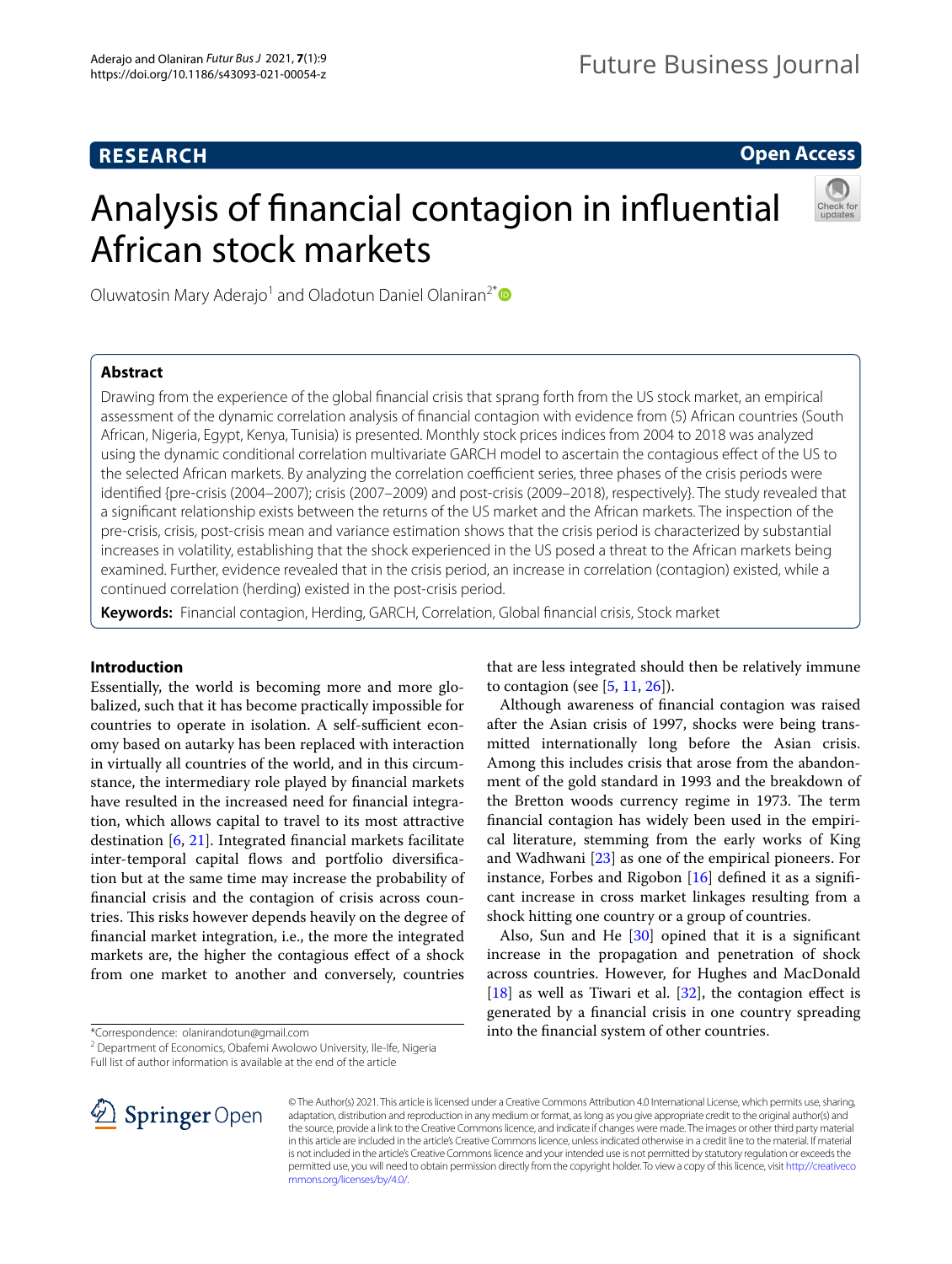According to the World Bank Group [\[34](#page-8-8)], contagion was given three defnitions: the broad, restrictive and very restrictive defnition. For the broad defnition, contagion is defned as the general process of shock transmissions across countries. The restrictive definition is the most controversial of the three and is defned as the transmission of shocks to other countries or the crosscountry correlation, beyond any fundamental link among the countries and beyond common shocks. In the literature, fnancial contagion has been linked to factors such as asset market efects as well as banking and currency channels (see [[19](#page-8-9), [27\]](#page-8-10)).

It has also been linked to fundamental efects such as common shock and trade effects (see  $[4, 13]$  $[4, 13]$  $[4, 13]$  $[4, 13]$ ), investor behavior related effects (see  $[9, 12]$  $[9, 12]$  $[9, 12]$ ) and issues relating to liquidity problem and information asymmetries [\[14,](#page-8-13) [22](#page-8-14)]. Economists believe that every time a developed country sneezes, the rest of the world's developing and emerging markets are likely to suffer from it by catching a flu to a large extent, no matter how good their fscal accounts are or how balance their external account is [[10](#page-8-15), [15\]](#page-8-16).

Financial contagion has been viewed in the literature as mainly a concern for emerging markets. However, the global fnancial crisis of 2007 confrmed that fnancial crisis is not limited to certain groups of markets such as developed or emerging markets, because it is assumed that rescue plans are already put in place to insulate many developed countries during the 2007 fnancial crisis. Interestingly, the situation actually difers for African markets as no African country announced a bank rescue plan as observed in many developed countries [\[1](#page-7-4)]. Africa being a developing region has not been an exemption to the movement toward full fnancial integration being experienced across the world. However, in spite of several fnancial reforms being undertaken to promote fnancial integration in Africa, her macroeconomic fundamentals remain weak and the process of fnancial integration is relatively slow as compared to that of emerging countries in Asia and Europe [[20,](#page-8-17) [28\]](#page-8-18).

Since fnancial integration acts as a double-edged sword which can foster fnancial stability and as well instigate a fnancial crisis through fnancial contagion, two (2) question which readily comes to mind are: To what extent has the US fnancial market afected African markets and Does Africa have the capacity to pull through a contagion risk in the case of an extreme shock? In order to answer these questions, this study as a departure from previous studies will examine the relationship between the returns of the specifed African markets and the US and investigate the vulnerability of fnancial contagion and herding in the specifed African markets before, during and after the episode of the 2007–2008 fnancial crises. Also, as a pioneer in this research area, will focus on fve (5) major infuential economies in Africa, namely South Africa, Nigeria, Egypt, Kenya, Tunisia, as these countries arguably have the strongest fnancial markets in Africa and are also the top foreign direct investment (FDI) destinations in Africa.

The remainder of the paper is presented as follows: section two discusses the review of relevant literature, section three focuses on data, while sections four and fve are on methodology, discussion of results, and conclusion, respectively.

#### **Review of the literature**

The literature on financial contagion is extensive across various regions. This link has been explored for advanced markets (see [[12,](#page-8-12) [17](#page-8-19), [22–](#page-8-14)[24](#page-8-20), [29,](#page-8-21) [32](#page-8-7)]), for Asian markets (see [\[2](#page-7-5), [6–](#page-7-0)[8,](#page-7-6) [30,](#page-8-5) [33](#page-8-22)]) and African markets (see [[3](#page-7-7), [5,](#page-7-1) [26](#page-8-2), [27\]](#page-8-10)).

Among the existing studies above, a number of empirical studies have revealed the existence of contagion in advanced markets. For instance, King and Wadhwani [[23\]](#page-8-3) tested for contagion in the stock markets of New York, London and Japan during the 1987 US market crash. Based on correlation coefficient, the analysis suggests that cross-market correlations increased signifcantly during the crisis.

Similarly, Masih and Masih [\[24\]](#page-8-20) tested the relationship among six stock markets of developed nations (US, Japan, France, Canada, Germany and UK), before and after the stock market crash of 1987. It was found that the crash brought about a greater interaction among markets and evidence of a single co-integration vector over each of the pre-crash and post-crash samples.

Also, Missio and Watzka [\[25\]](#page-8-23) examined fnancial contagion in a sample of seven (7) countries, namely Germany, Greece, Portugal, Spain, Italy, Netherlands, Belgium and Austria, between 2008 and 2010. The results indicated that there was occurrence of contagion in Portugal, Spain, Italy and Belgium.

In the same vein, Syllignakis and Kourectas [\[31\]](#page-8-24) studied the emerging stock markets of Central and Eastern Europe for the period of 2007–2009, the results indicated that the emerging markets were exposed to external shocks with a substantial regime shift in conditional correlations.

Also, Corbet and Twoney [[12](#page-8-12)] reveal the evidence of contagion mechanics attributed to herding behavior in European markets between 2007 and 2013 to the G7 countries' market examined.

Tiwari et al.  $[32]$  $[32]$  $[32]$  found a short run correlation during the period of fnancial distress and co-movement among markets in the long run. However, Karanasos et al. [\[22](#page-8-14)] reported time-varying correlation and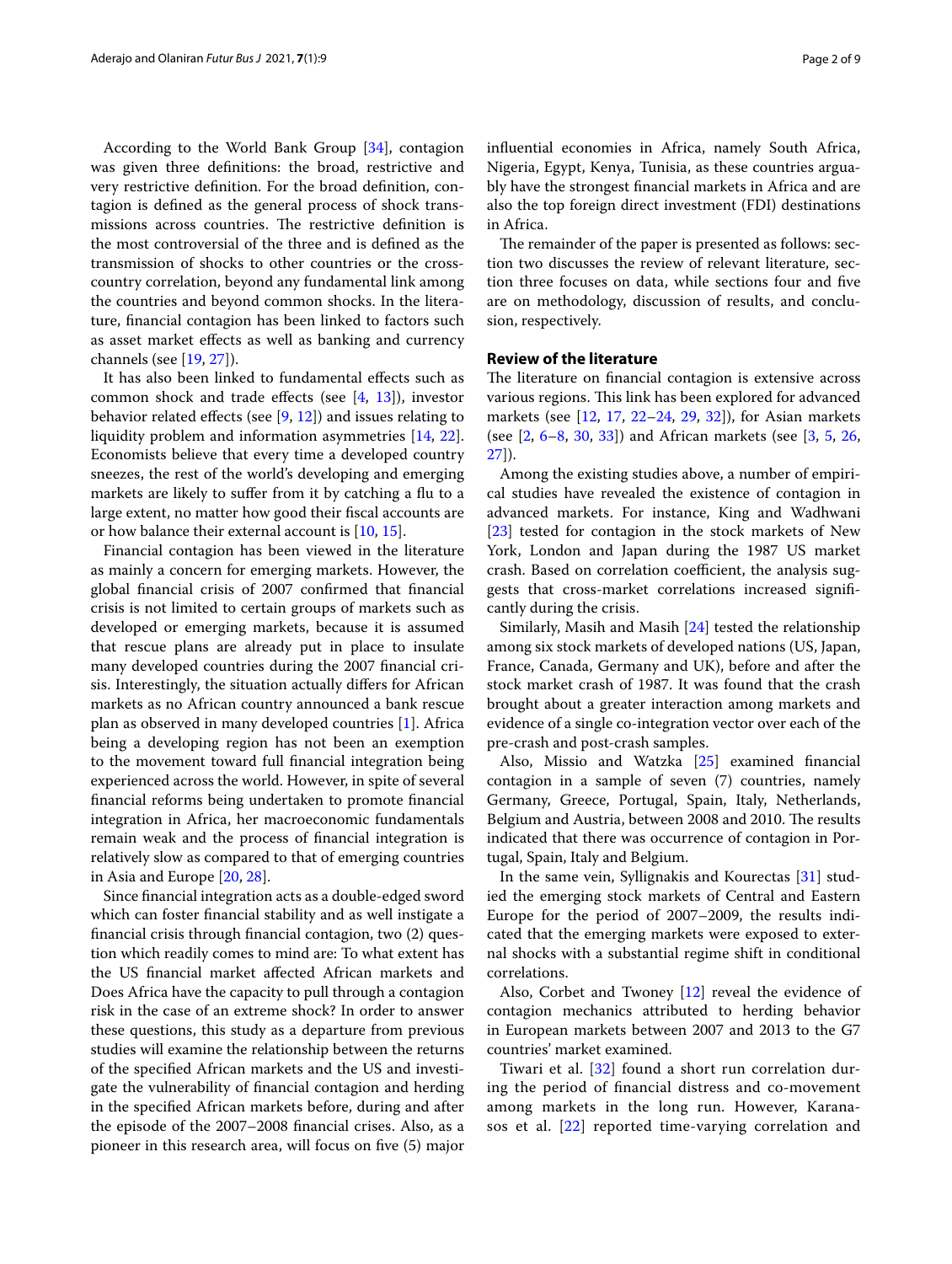volatility spillover efects between the returns of markets examined.

In the case of emerging markets, Arestis et al. [[2](#page-7-5)] tested for contagion in the four largest emerging markets of Asia, namely Thailand, Indonesia, Korea and Malaysia, against a set of developed markets, namely Japan, the UK, Germany and France (major lenders) during the 1997 East Asian crisis. Evidence of contagion was found between the major lenders to the emerging markets. This was attributed to the reduction in bank lending from the major international lenders.

Wang and Thi  $[33]$  $[33]$  examined the impact of Asian financial crisis on Chinese Economic Area (CEA) between 1992 and 2002. Conditional correlation coefficients were found positive, and co-movement existed among the Thailand and CEA markets. For all the markets, the variances were higher in the post-crisis period than in the pre-crisis period, indicating an evidence of contagion. Similarly, Chiang et al. [\[8](#page-7-6)] reveal the evidence of contagion effect from the Asian crisis of 1997 in Thailand, Malaysia, Indonesia, Philippines, South Korea, Taiwan, Hong Kong and Singapore from 1990 to 2003. The first phase of the crisis displaying a process of increasing correlations (contagion), while in the second phase investor behavior converged and correlations were signifcantly high (herding behavior) across the Asian countries.

In Africa, Collins and Biekpe [[11](#page-8-1)] examined the existence of contagion between African equity markets and global emerging equity markets during the Asian crisis of 1997. Evidence was found that the larger and more integrated markets in Africa (Egypt and South Africa) sufered from contagion during the Hong Kong crisis of 1997.

Morales and O'callaghan [[26](#page-8-2)] reports no evidence of contagion in 58 countries between 2003 and 2009. It was revealed that markets sufered mostly from spill over efects originating from the US.

Meanwhile, Bouri [\[5](#page-7-1)] reports a sudden increase in conditional volatilities during fnancial crisis and a dynamic conditional correlation of equity markets returns of 12 equity markets in MENA between 2005 and 2013.

Boako and Alagidede [\[4](#page-7-2)] examined the evidence of shift-contagion in African stock markets using conditional value at risk (CoVar) between 2003 and 2016. The study found that global shock propagation to developing markets stagger during the global fnancial crisis of 2007 but becomes more pronounced after the crisis.

Offiong et al.  $[27]$  $[27]$  examined financial contagion and its impact on the Nigerian stock market using the Bayesian VAR model in periods before, during and after the global financial crisis. The findings showed that that American and Chinese market negatively afected the Nigerian

stock markets, with a pronounced efect as a result of the fall of the naira exchange rate.

Thus, the review of literature shows that studies exist on stock market linkages and fnancial contagion. Given the various methodologies and the diferent time frame adopted, these studies have largely reported inconsistent results. Only few of these studies reported can be linked to Africa as most of them have concentrated on Europe and Asian countries. This therefore calls for further investigation on the dynamic analysis of fnancial contagion in African stock markets.

#### **Data**

For this research, we consider monthly stock prices indices from January 2004 to July 2018. The sample countries include those which have relatively strong fnancial markets in Africa. Additionally, the sample captures the selected countries' yields vis-à-vis the US because the financial crisis originated from the US The analysis is done at three levels; pre-crisis (2004–2007), crisis (2007– 2009) and post crisis (2009–2017). The stock indices of the selected African countries are depicted as follows: South Africa (JSE), Egypt (EGX), Nigeria (NSE), Kenya (KSE), Tunisia (TSE), and obtained from "investing. com." The starting date of January 2004 is considered as the beginning of the stable period, prior to the period of financial crisis. The ending date of the turmoil period is assumed to be 2009.

#### **Methodology**

The model for estimating DCC is a dynamic specification based on conditional correlations within GARCH. The DCC-GARCH model is chosen over other estimation techniques because it takes into account drawbacks of other estimation methods, by accounting for heteroscedasticity directly via the estimation of correlation coefficients of the standardized residuals. It can also be used to examine multiple asset returns without adding too many parameters. Following Chiang et al. [\[8](#page-7-6)], a standard GARCH model is employed such that:

$$
\varepsilon_t = D_t v_t \sim N(0, H_t) \tag{1}
$$

where  $\varepsilon_t$  is a  $k \times 1$  column vector of residual returns of  $r_t$ , *k* is the number of countries considered,  $v_t$  is a  $k \times 1$  column vector of standardized residual returns.  $H_t$  is a  $k \times k$ matrix of time-varying variances. Specifcally,

$$
H_t = D_t R_t D_t \tag{2}
$$

where  $R_t$  is a  $k \times k$  matrix of time-varying correlations.  $D_t$ is a  $k \times k$  diagonal matrix of time-varying standard deviations of residual returns. The variances are obtained with univariate GARCH (1,1) processes. Specifcally,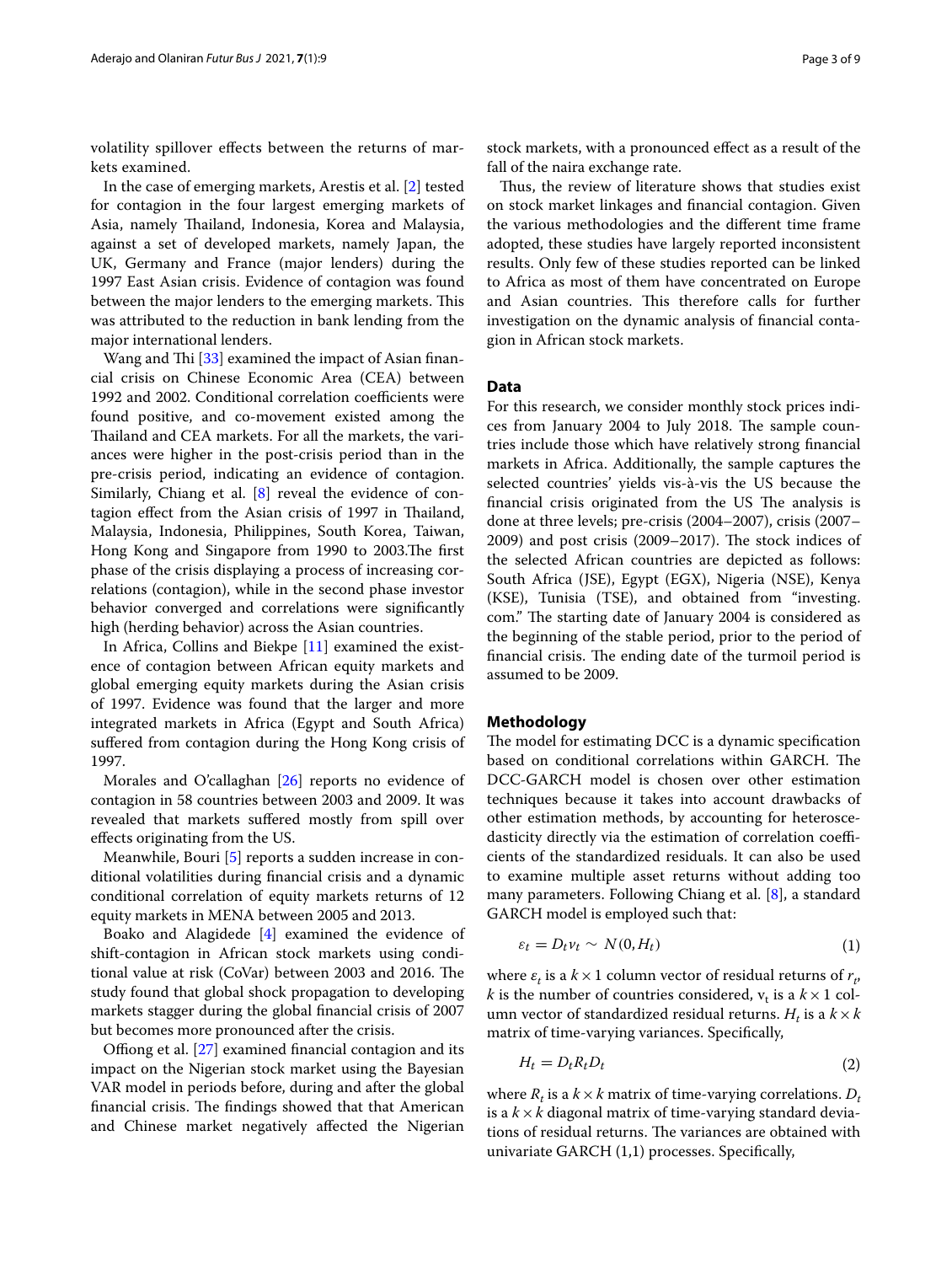$$
h_t = b_0 + b_1 \varepsilon_{t-1}^2 + b_2 h_{t-1}^2 \tag{3}
$$

In the third step, correlation coefficients are estimated. The correlation coefficients between stock index returns *i* and *j* at time *t* are defned as:

#### **Discussion of results**

Table [1](#page-3-0) represents the summary statistics of stock-index returns in the fve African markets and the USA. As noted by empirical illustration, there was volatility in the stock returns in Africa between the periods of 2007

$$
\rho_{ijt} = \frac{E_{t-1} [ \varepsilon_{it} \varepsilon_{jt} ]}{\sqrt{E_{t-1} [\varepsilon_{it}^2] \sqrt{E_{t-1} [\varepsilon_{jt}^2]}}} = \frac{E_{t-1} [\sqrt{h_{it} \nu_{it}} \sqrt{h_{jt} \nu_{jt}}]}{\sqrt{E_{t-1} [h_{it} \nu_{it}^2]} \sqrt{E_{t-1} [h_{jt} \nu_{jt}^2]}} = \frac{E_{t-1} [\nu_{it} \nu_{jt}]}{\sqrt{E_{t-1} [\nu_{it}^2]} \sqrt{E_{t-1} [\nu_{jt}^2]}} = E_{t-1} [\nu_{it} \nu_{jt}]
$$
\n(4)

where  $E_{t-1} \left[ v_{it}^2 \right] = E_{t-1} \left[ h_{it}^{-1} \varepsilon_{it}^2 \right] = h_{it}^{-1} E_{t-1} \left[ \varepsilon_{it}^2 \right] = 1.$ Extending the analysis further to capture the correlation coefficients in different phases of the crisis, a dummy variable is introduced. The regression model is then given as:

$$
\rho_{ij,t} = \sum_{p=1}^{p} \phi_p \rho_{ij,t-p} + \sum_{k=1}^{3} \alpha_k DM_{k,t} + \ell_{ij,t}
$$
(5)

where is the pair-wise correlation coefficient between the stock returns of US and the stock returns of South Africa, Egypt, Nigeria, Tunisia and Kenya, such that *i*=US and *j*=South Africa, Egypt, Nigeria, Tunisia and Kenya. Since our pre-tests using ARCH-LM statistics fnd signifcant heteroskedasticity in all cases, the conditional variance equation is assumed to follow a  $GARCH(1,1)$  specification including two dummy variables, DMk,t  $(K=2,3)$ :

$$
h_{ij,t} = A_0 + A_1 h_{ij,t-1} + B_1 \varepsilon_{ij,t-1}^2 + \sum_{k=1}^3 d_k D M_{k,t} \quad (6)
$$

The a priori expectation from the specified model above is as follows:

For the variance equation;  $h_t = b_0 + b_1 \varepsilon_{t-1}^2 + b_2 h_{t-1}^2$  $b_0$ >0,  $b_1$ >0 and  $b_2$ >0 to ensure positive variance and  $b_1+b_2$ <1 to ensure stationarity,

For the DCC (1,1) equation;  
\n
$$
Q_t = \overline{Q}(1 - \alpha - \beta) + \alpha \nu_{t-1} \nu_{t-1}^t + \beta Q_{t-1}
$$

Estimates  $\alpha$  and  $\beta$  (nonnegative scalars) are assumed to satisfy the stationary assumption. The model will be mean reverting as long as the non-negative scalars satisfy the constraint  $\alpha + \beta < 1$ , implying that the volatility displays a persistent fashion. A significant alpha coefficient value in the DCC equation is an indication that correlations will vary appreciably over time (i.e. is a likelihood that evidence of contagion could be found). The beta parameter is an estimate of the persistence. If  $\alpha + \beta = 1$ , the model will not be mean reverting, which would efectively mean the series would be integrated to order.

and 2008. The data was however divided by breaking the entire sample into three periods (pre-crisis, crisis and post-crisis). When the frst two moments for the three periods are compared, stock returns are generally higher during the pre-crisis period, than the crisis period which was all negative except for Tunisia. Variances are higher during the crisis period for all countries. Another thing to note is a high value of kurtosis during post crisis in Nigeria and Kenya. Also as expected, most of the index returns during the crisis period are negatively skewed. This suggests that, for these markets, big shocks are more

<span id="page-3-0"></span>**Table 1 Descriptive statistics on stock returns before the crisis, during the crisis and after the crisis.**  *Source***: Author's computation 2018**

| <b>Stats</b>         | Mean     | Variance | <b>Skewness</b><br><b>Kurtosis</b> |             | LB      |
|----------------------|----------|----------|------------------------------------|-------------|---------|
| PRE-CRISIS           |          |          |                                    |             |         |
| <b>USA</b>           | 0.689    | 3.924    | $-0.370$                           | 2.258       | 13.672  |
| $SOLUTION A \sim A$  | 2.544    | 18.621   | $-0.073$                           | 2.054       | 15.762  |
| <b>NIGFRIA</b>       | 1.389    | 40.262   | 0.346                              | 3.329       | 13.006  |
| <b>FGYPYT</b>        | 5.034    | 112.049  | 0.504                              | 4.179*      | 10.848  |
| <b>TUNISIA</b>       | 2.047    | 10.631   | $0.795***$                         | 2.869       | 16.605  |
| <b>KFNYA</b>         | 1.796    | 21.882   | $-0.177$                           | $4.556***$  | 15.832  |
| <b>CRISIS</b>        |          |          |                                    |             |         |
| <b>USA</b>           | $-2.147$ | 27.137   | $-0.995***$                        | 3.785       | 8.503   |
| $SOLUTION A \sim A$  | $-0.605$ | 28.659   | $-0.148$                           | 2.928       | 8.941   |
| <b>NIGFRIA</b>       | $-1.635$ | 96.559   | $-1.175***$                        | 4.680       | 15.976* |
| <b>FGYPYT</b>        | $-1.632$ | 112.922  | $-1.130**$                         | $4.262*$    | 15.274  |
| <b>TUNISIA</b>       | 0.706    | 13.752   | 0.041                              | $4.716***$  | 5.946   |
| <b>KFNYA</b>         | $-2.197$ | 46.520   | $-0.396$                           | 3.047       | 1.801   |
| <b>POST - CRISIS</b> |          |          |                                    |             |         |
| <b>USA</b>           | 1.367    | 16.636   | $-0.379$                           | 3.463       | 33.681  |
| $SOLUTION A \sim A$  | 1.324    | 12.947   | 0.067                              | 2.827       | 49.300  |
| <b>NIGFRIA</b>       | 0.788    | 54.271   | $1.538***$                         | $10.060***$ | 20.002  |
| <b>FGYPYT</b>        | 1.436    | 76.939   | 0.214                              | 3.486       | 30.918  |
| <b>TUNISIA</b>       | 0.991    | 15.949   | $-0.545**$                         | 4.582**     | 24.294  |
| <b>KFNYA</b>         | 0.660    | 29.928   | $-0.734***$                        | $6.657***$  | 43.581  |
|                      |          |          |                                    |             |         |

The t statistics are in parentheses. \*\*\*, \*\*, and \* denote statistical signifcance at the 1%, 5%, and 10% levels, respectively. All variables are frst diferences of the natural log of stock indices times 100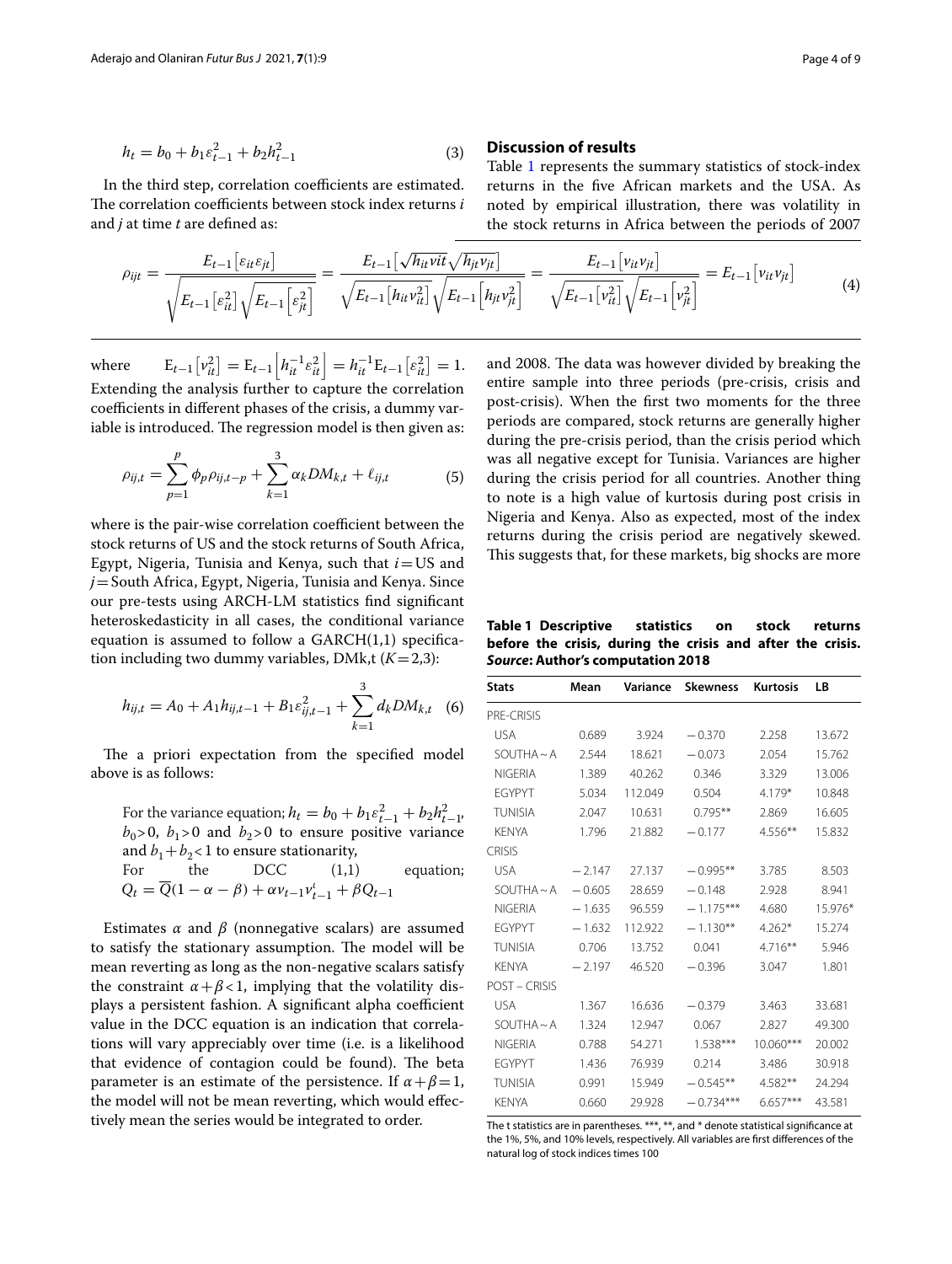<span id="page-4-3"></span><span id="page-4-0"></span>

<span id="page-4-2"></span><span id="page-4-1"></span>likely to be present and that the stock-return series may not be normally distributed. Almost all of the stockreturn series are found not to have frst-order autocorrelation except Nigeria, as suggested by the Ljung-box test statistics. The existence of this autocorrelation may result from trading of the stocks that make up the index.

## **Relationship between stock returns in the African markets and the US market (evidence of contagion)**

For the purpose of this study, the specifc objective is to examine the relationship between the returns of the specifed African markets and the US markets during the 2007–2008 fnancial crises. To visualize the returns for each market, Figs. [1](#page-4-0), [2](#page-4-1), [3,](#page-4-2) [4,](#page-4-3) [5](#page-4-4) and [6](#page-4-5) are plotted to depict the series. From the diagram, it can be seen that US and African market returns were highly correlated

<span id="page-4-5"></span><span id="page-4-4"></span>showing a sharp fall in the returns of all market in the early periods of 2008. This however indicates that the African countries were being afected by the shock that started from the US. Also, it can be seen that most of the African countries as well adjusted to this shock indicating a balance in stock returns as soon as the crisis ended. Hence, it can be said that the US market has a contagious efect on the African markets before, during and after the crisis period. This also can be addressed with the  $\gamma_2$  effect in Table [2](#page-5-0) in the mean equation showing signifcant efect on the African countries with South Africa and Nigeria being the largest. Also from the variance parameters *α* and *β* showing the persistence level, the highest is 0.88 in South Africa and the lowest with 0.4 in kenya.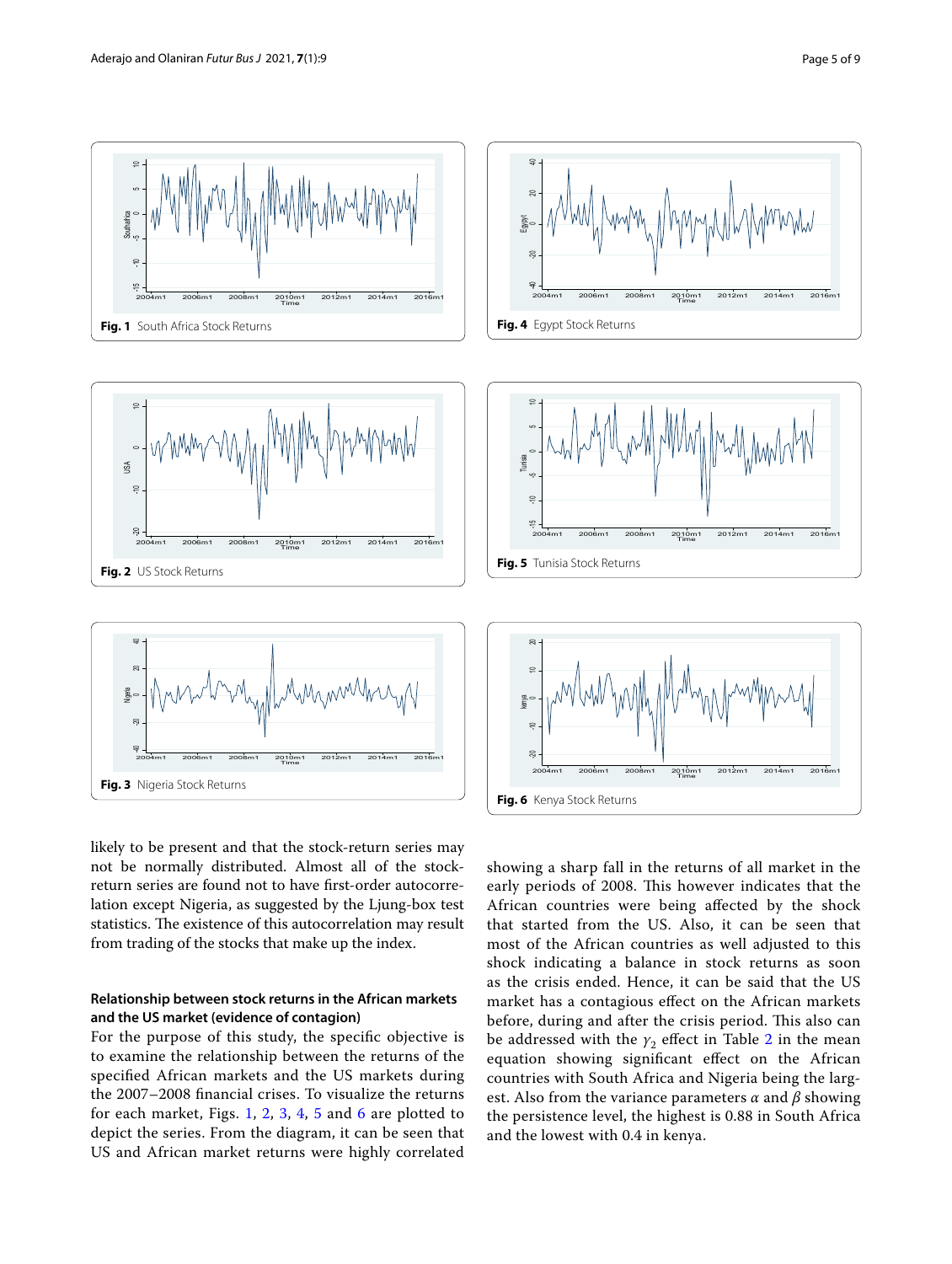|             | <b>Return equation</b> |                          |                        | <b>Variance equation</b> |                       |                       | Persistence |
|-------------|------------------------|--------------------------|------------------------|--------------------------|-----------------------|-----------------------|-------------|
|             | $\gamma_0$             | $y_1$                    | $y_{2}$                | c                        | Α                     | B                     |             |
| SouthAfrica | $.639***$<br>(5.410)   | $-0.235**$<br>$(-2.240)$ | 0.051<br>(0.500)       | 2.029<br>(1.430)         | $0.173**$<br>(2.090)  | $0.707***$<br>(5.440) | 0.880       |
| Nigeria     | 0.716<br>(1.170)       | $0.196*$<br>(1.940)      | 0.209<br>(1.260)       | $7.661**$<br>(2.100)     | $0.177**$<br>(2.210)  | $0.690***$<br>(7.240) | 0.866       |
| Egypt       | $2.108***$<br>(2.720)  | 0.093<br>(0.950)         | 0.063<br>(0.310)       | 30.329<br>(0.780)        | 0.065<br>(0.710)      | 0.603<br>(1.250)      | 0.668       |
| Tunisia     | $1.187***$<br>(3.680)  | 0.101<br>(1.090)         | 0.029<br>(0.330)       | 3.994**<br>(2.060)       | 0.191<br>(1.520)      | $0.538***$<br>(3.120) | 0.730       |
| Kenya       | 0.679<br>(1.580)       | 0.080<br>(0.670)         | $-0.006$<br>$(-0.040)$ | 21.887<br>(0.001)        | 0.366<br>(0.019)      | 0.041<br>$(-0.785)$   | 0.407       |
| <b>USA</b>  | $0.856***$<br>(3.200)  | 0.035<br>$(-0.360)$      |                        | 0.882<br>(1.130)         | $0.244***$<br>(2.590) | $0.718***$<br>(6.580) | 0.962       |

<span id="page-5-0"></span>**Table 2 Estimation results from the DCC-GARCH model.** *Source***: Author's computation, 2018**

Table U.S. represents U.S. stock returns. The persistence level of the variance is calculated as the summation of the coefficients in the variance equations  $(A + B)$ . The *t* statistics are in parentheses. \*\*\*, \*\*, and \* denote statistical signifcance at the 1%, 5%, and 10% levels with critical values of 2.58, 1.96, and 1.65, respectively

Table [2](#page-5-0) reports the estimates of the multivariate DCC-GARCH model. The constant term in the mean equation is statistically signifcant for all the markets except Nigeria and Kenya. The AR(1) term in the mean equation  $(y_1)$ is signifcantly positive for Nigeria, while it is signifcantly negative for South Africa. However, AR(1) is not significant for Egypt, Tunisia and Kenya. The effect of U.S. stock returns  $(y_2)$  on Africa stock returns is, on average significant in South Africa and Nigeria. The coefficients for the lagged variance and shock-squared terms in the variance equation for Nigeria and South Africa is signifcant, which is consistent with time-varying volatility and justify the appropriateness of the GARCH (1,1) specification. Note that the sum of the estimated coefficients in the variance equation  $(a + b)$  is not close to unity for all the cases, implying that the volatility displays slow persistence.

## **Statistical analysis of correlation coefficients in different phases of the crisis**

This section examines the time-series behavior of correlation coefficients and sort out the impacts of external shocks on their movements and variability. Using two dummy variables for diferent sub-samples allows us to investigate the dynamic feature of the correlation changes associated with diferent phases of crises. As the model implies, the significance of the estimated coefficients on the dummy variables indicates structural changes in mean or/and variance shifts of the correlation coefficients due to external shocks during the diferent phases of the crisis. The estimates using the maximum-likelihood method for the GARCH (1,1) model are reported in Table [3](#page-6-0).

The evidence shows that the  $\text{DM}_{2,t}$  in the mean equation is statistically signifcant for Nigeria and Egypt and not significant for South Africa, Tunisia and Kenya. This may possibly mean that the efect of the crisis on other countries has not been known. In the post-crisis period, the correlation coefficients, as shown in the estimates of  $\text{DM}_{3,t'}$  decreased significantly in all cases where the stock markets might have been experiencing a shock based on the behavior of investors in response to the crisis. It is expected that when making fundamental decisions, investors would be more rational.

## **Analysis of the vulnerability of fnancial contagion**

This is to investigate the vulnerability of financial contagion (increase in correlation) in the specifed African markets before and after the episode of the 2007–2008 crisis. To address this, a null hypothesis is stated as:

 $H_0$  There is no significant increase in correlations between the US and African markets during the 2007– 2008 crisis.

From Table [4](#page-6-1), the null hypothesis is rejected for Nigeria and South Africa and Kenya because an increase in correlation exist between the pre-crisis and crisis period, while we accept the null hypothesis for Egypt and Tunisia because there was no increase in correlations for the countries. This therefore summarizes that contagion was found in Nigeria, South Africa and Kenya.

## **Analysis of vulnerability of herding (continuous correlation)**

This is to investigate the vulnerability of herding (continuous high correlation) in the specifed African markets during and after the episode of the 2007–2008 crises. The hypothesis to be tested is stated as: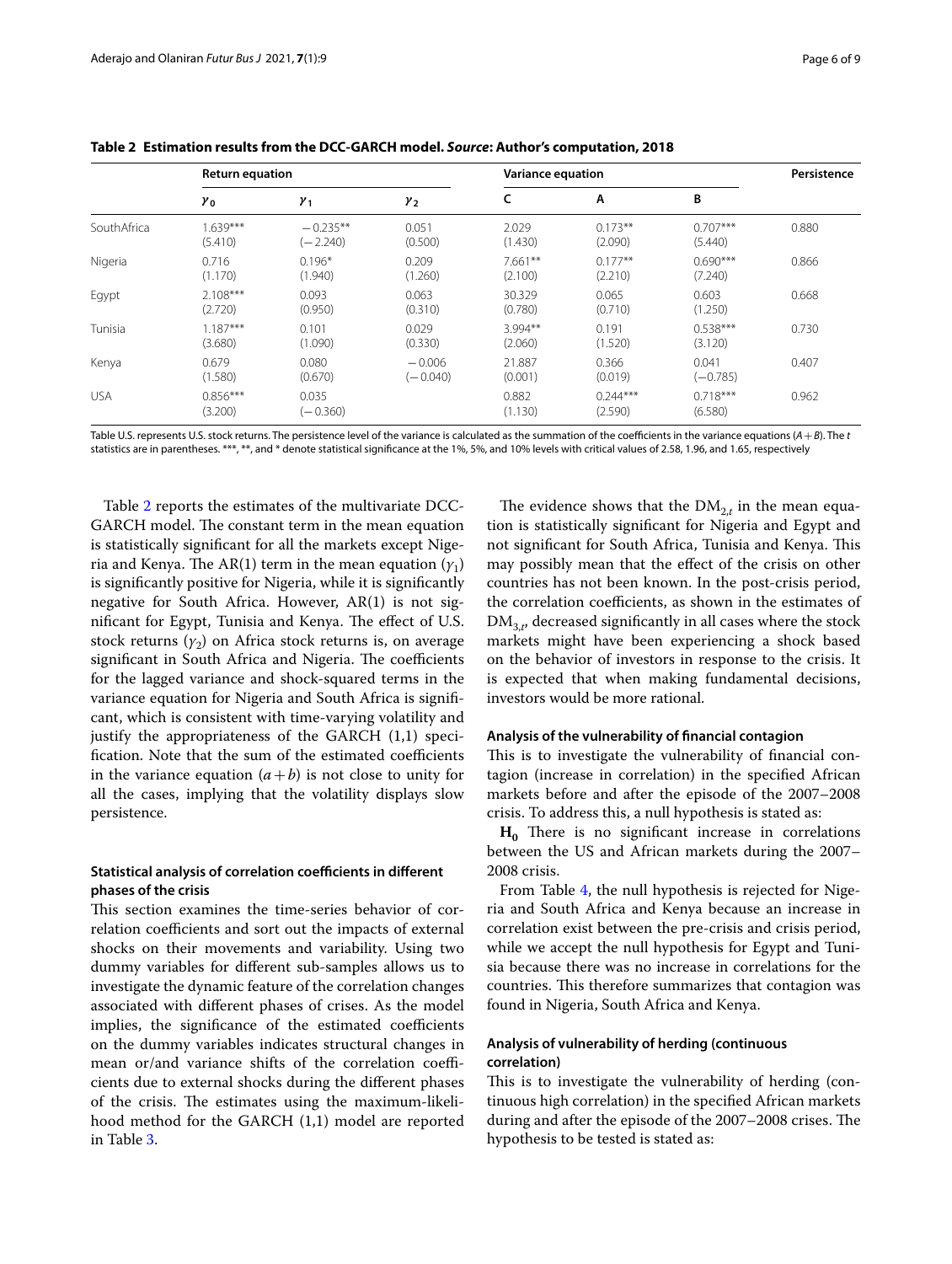|                       | South Africa | Nigeria     | Egypt        | <b>Tunisia</b> | Kenya       |
|-----------------------|--------------|-------------|--------------|----------------|-------------|
| Mean equation         |              |             |              |                |             |
| Constant              | 2.08681      | 0.77250     | 4.362748*    | 1.84230        | 1.61047     |
|                       | (0.5713)     | (1.0428)    | (1.5090)     | (0.5931)       | (0.7928)    |
| $\rho_{t-1}$          | 0.59577      | 0.46649     | 0.99086      | 0.09585        | 0.56332     |
|                       | (0.0756)     | (0.1542)    | (0.2114)     | (0.0794)       | (0.1207)    |
| $DM_{2,t}$            | $-0.96209$   | 1.89505*    | $-3.77196**$ | $-0.86753$     | $-2.53542$  |
|                       | (0.9314)     | (1.8657)    | (2.3908)     | (0.9871)       | (1.4099)    |
| $DM_{3,t}$            | $-1.59334$   | $-0.53759$  | $-4.37373*$  | 0.86123        | $-1.77603$  |
|                       | (0.6562)     | (1.2752)    | (1.7917)     | (0.7384)       | (0.9243)    |
| Variance equation     |              |             |              |                |             |
| Constant              | 1.37401      | 1.26122     | 1.38831      | 1.28640        | 0.86895     |
|                       | (0.3099)     | (0.5388)    | (0.9809)     | (0.3034)       | (0.4392)    |
| $\varepsilon_{t-1}^2$ | 0.07411      | $-0.043560$ | 0.61765      | 0.21021        | 0.10640     |
|                       | (0.1268)     | (0.3597)    | (0.2655)     | (0.1325)       | (0.2409)    |
| $h_{t-1}$             | 0.75845      | 0.83192     | $-0.17014$   | 0.54463        | 0.72677     |
|                       | (0.2379)     | (0.0734)    | (0.0669)     | (0.1552)       | (0.2788)    |
| $DM_{2,t}$            | 0.72094      | $-0.12459$  | $-0.27262$   | 0.35703        | 1.33391     |
|                       | (0.5295)     | (0.6018)    | (0.5983)     | (0.5567)       | (0.6577)    |
| $DM_{3,t}$            | $-0.61334$   | $-0.14626$  | $-0.24832$   | 0.22425        | $-0.21671$  |
|                       | (0.4363)     | (0.2700)    | (0.3020)     | (0.4342)       | (0.5154)    |
| Q(5)                  | 1214.3954    | 1100.7270   | 2135.8967    | 1246.1406      | 1240.7504   |
| ARCH(5)               | 0.34044      | $0.47461*$  | 1.26249***   | 0.32965        | $0.61658**$ |

#### <span id="page-6-0"></span>**Table 3 Test of changes in dynamic correlations between market stock returns during diferent phases of the crisis.**  *Source***: Authors computation 2018**

<span id="page-6-1"></span>**Table 4 Test of signifcant increases in correlation coefcients (USA as the source of contagion).** *Source***: Authors computation, 2018**

|                   | Correlation<br>before crisis | Correlation<br>during crisis | Correlation<br>after crisis | <b>Adjusted correlation</b><br>after crisis | Z-statistics<br>(unadjusted) | Z-statistics<br>(adjusted) |
|-------------------|------------------------------|------------------------------|-----------------------------|---------------------------------------------|------------------------------|----------------------------|
| USA as the source |                              |                              |                             |                                             |                              |                            |
| USA-FGYPYT        | 0.8803                       | 0.5571                       | 0.6910                      | 0.6221                                      | $-3.012***$                  | $2.201**$                  |
| USA-NIGERIA       | 0.5581                       | 0.5623                       | 0.7893                      | 0.7313                                      | $3.901***$                   | 0.231                      |
| USA-SOUTHAFRICA   | 0.8645                       | 0.9684                       | 0.9891                      | 0.9129                                      | $2.109**$                    | $1.901**$                  |
| USA–TUNISIA       | 0.9395                       | $-0.6568$                    | 0.5401                      | 0.4901                                      | 3.830***                     | $2.810***$                 |
| USA–KFNYA         | 0.5323                       | 0.5784                       | 0.6862                      | 0.8351                                      | $2.520***$                   | $1.813**$                  |

The null hypothesis does not increase in correlation. The *z*-statistics are in parentheses. \*\*\*, \*\*, and \* denote statistical signifcance at the 1%, 5%, and 10% levels

 $H_0$  There is no continuous increase in correlations between the US and African markets after the 2007– 2008 crisis.

From the result in Table  $4$ , the null hypothesis is rejected for all the countries being examined. Having observed that there seems to be continuous increase in correlation for all the selected countries after the period of crisis, hence, it can be said that investment behavior dominates the latter part of the crisis. From empirical studies, it is evident that certain channels through which contagion takes place can be through investment behavior, or the openness of markets to take

advantage of certain benefts to which integration and globalization possess.

#### **Summary of fndings**

It is being said that though countries have opened up their fnancial markets to take advantage of global innovations, African markets still lag behind. The state of fnancial markets in Africa is usually characterized by their small size and the low liquidity. However, many studies consider that African markets are usually faced with little efect of contagion because of their low level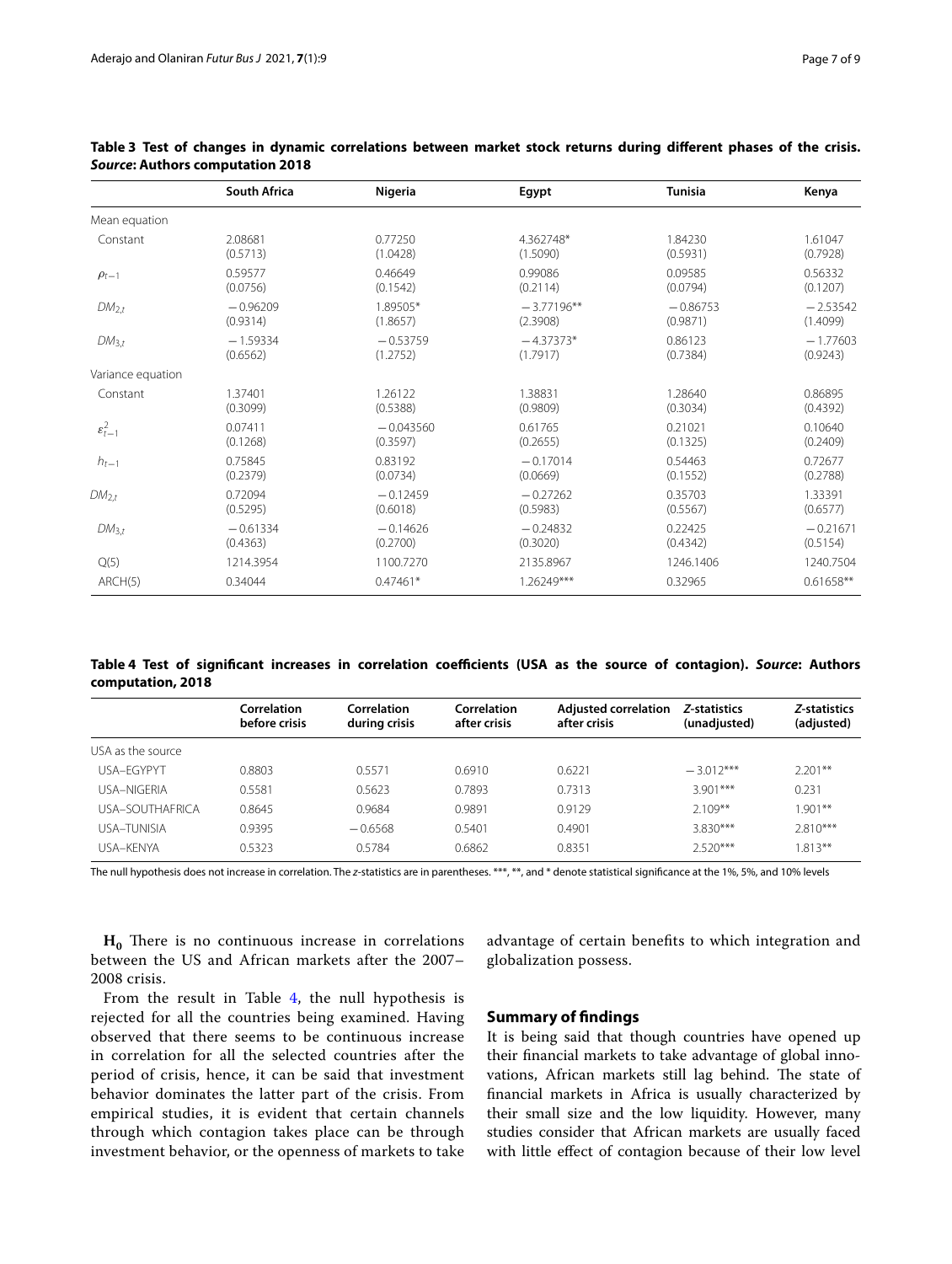of integration with the rest of the world as opposed to developed markets.

Hence from the fndings of this paper, it can be said the African stock markets observed in this study were afected by the US stock returns, which clearly presents an evidence of fnancial contagion by these countries. Particularly, the Nigerian, South African and Kenyan stock markets are at higher risk because they were the most afected African countries by the US fnancial crisis, since they exhibited clear herding behavior to the US during the crisis and post crisis periods. These findings are in tandem with studies such as (see  $[4, 27]$  $[4, 27]$  $[4, 27]$ ) and quite contrary to  $[6, 26, 32]$  $[6, 26, 32]$  $[6, 26, 32]$  $[6, 26, 32]$  $[6, 26, 32]$  $[6, 26, 32]$ .

However, it is interesting to fnd out that Egypt which happens to be one of the largest stock market in Africa doesn't share in this risk, and this may be a pointer to the fact that the Egyptian stock market is the most independent and arguably developed fnancial market in Africa. However, a closer look at the fnancial market in Egypt shows that during the crisis period, it was also faced with its own internal market disturbances.

Investors in African stock markets should exercise extreme caution by observing the US stock market performance and returns before investing in their domestic stock markets since their markets are largely linked to and infuenced by the US fnancial markets. Beyond this, Investors and fund managers in Nigeria, South Africa and Kenya are at a higher risk when investing in their stock markets because these two countries clearly exhibit herding behavior to the US stock market, indicating that similar decisions are taken by these stock markets.

#### **Conclusion**

This paper examines financial contagion in African market setting by way of investigating the impact of USA stock markets on stock markets in South Africa, Egypt, Kenya, Nigeria, and Tunisia, by employing monthly stock price data between 2004 and 2017. Result reveals that a signifcant relationship exists between the returns of the US market and the African markets and it is evident that the variances of fnancial returns increased dramatically. Inspection of the pre-crisis, crisis and post-crisis mean and variance estimation shows that the crisis period is characterized by substantial increases in volatility, establishing that the shock experienced in the US posed a threat to the African markets being examined.

While examining stock market contagion and the process of herding, the empirical fndings support that the during the crisis period, Nigeria, South Africa and Kenya experienced a process of increased correlation indicating that contagion was found only in South Africa, Nigeria and Kenya while Egypt and Tunisia were not afected during the 2007–2008 fnancial crisis that sprang from

the US. Also herding behavior was experienced in all the African markets with continuous increase in correlation after the crisis period.

#### **Competing interests**

The authors declare that they have no competing interests.

#### **Abbreviations**

AFDB: African Development Bank; FDI: Foreign direct investment; US: United States; UK: United Kingdom; CEA: Chinese economic area; MENA: Middle East and North Africa; CoVAR: Conditional value at risk; VAR: Vector autoregression; TSE: Tunisian stock exchange; KSE: Kenyan stock exchange; NSE: Nigerian stock exchange; JSE: Johannesburg stock exchange; EGX: Egyptian stock exchange; DCC: Dynamic conditional correlation; GARCH: Generalized autoregressive conditional heteroscedasticity; ARCH: Autoregressive conditional heteroscedasticity; LM: Langragian multiplier.

#### **Acknowledgements**

NIL.

#### **Author contributions**

Both authors contributed signifcantly to the writing of this paper. OMA wrote the introduction and the review of literature and ODO worked on the methodology, as well as the results and discussions. Both authors contributed in writing the conclusion and they both read and approved the final manuscript for submission.

#### **Funding**

The authors of this paper have no funding whatsoever for this research work.

#### **Availability of data and materials**

The dataset used in this study were majorly sourced by the authors from investing.com and are available on request.

#### **Author details**

<sup>1</sup> Department of Economics, Osun State University, Osogbo, Nigeria. <sup>2</sup> Department of Economics, Obafemi Awolowo University, Ile-Ife, Nigeria.

Received: 3 June 2020 Accepted: 29 January 2021 Published: 25 February 2021

#### **References**

- <span id="page-7-4"></span>1. African Development Bank (2009) Impact of the global fnancial crisis and economic crisis on Africa. Working Paper Series (9)
- <span id="page-7-5"></span>Arestis P, Caporale G, Cipollini A, Spagnolo N (2005) Testing for financial contagion between developed and emerging markets during the 1997 East Asian Crisis. Int J Fin Econ 10(4):359–367
- <span id="page-7-7"></span>3. Beirne J, Caporale G, Schulze-Ghattas M, Spagnolo N (2009) Volatility spillovers and contagion from mature to emerging stock markets. Deutsches Institut Für Wirtschaftsforschung, Discussion Paper (873)
- <span id="page-7-2"></span>4. Boako G, Alagidede P (2017) Evidence of shift-contagion in African stock markets: a CoVar-copula approach. Rev Dev Finance 7(2):142–156
- <span id="page-7-1"></span>5. Bouri EI (2014) Isreali-Hezbollah war and global fnancial crisis in the Middle East and North African equity markets. J Econ Integr 29:1–19
- <span id="page-7-0"></span>6. Chen X, Hao A, Li Y (2020) The impact of fnancial contagion on the real economy. PLoS ONE 15(3):e0229913. [https://doi.org/10.1371/journ](https://doi.org/10.1371/journal.pone.0229913) [al.pone.0229913](https://doi.org/10.1371/journal.pone.0229913)
- 7. Cho J, Parhizgari A (2008) East Asian fnancial contagion under DCC-GARCH. Int J Bank Finance 6(1):17–30
- <span id="page-7-6"></span>8. Chiang T, Jeon B, Li H (2007) Dynamic correlation analysis of financial contagion: evidence from Asian markets. J Int Money Finance 26:1206–1228
- <span id="page-7-3"></span>Claessens S, Forbes K (2004) International financial contagion: the theory, evidence and policy implications